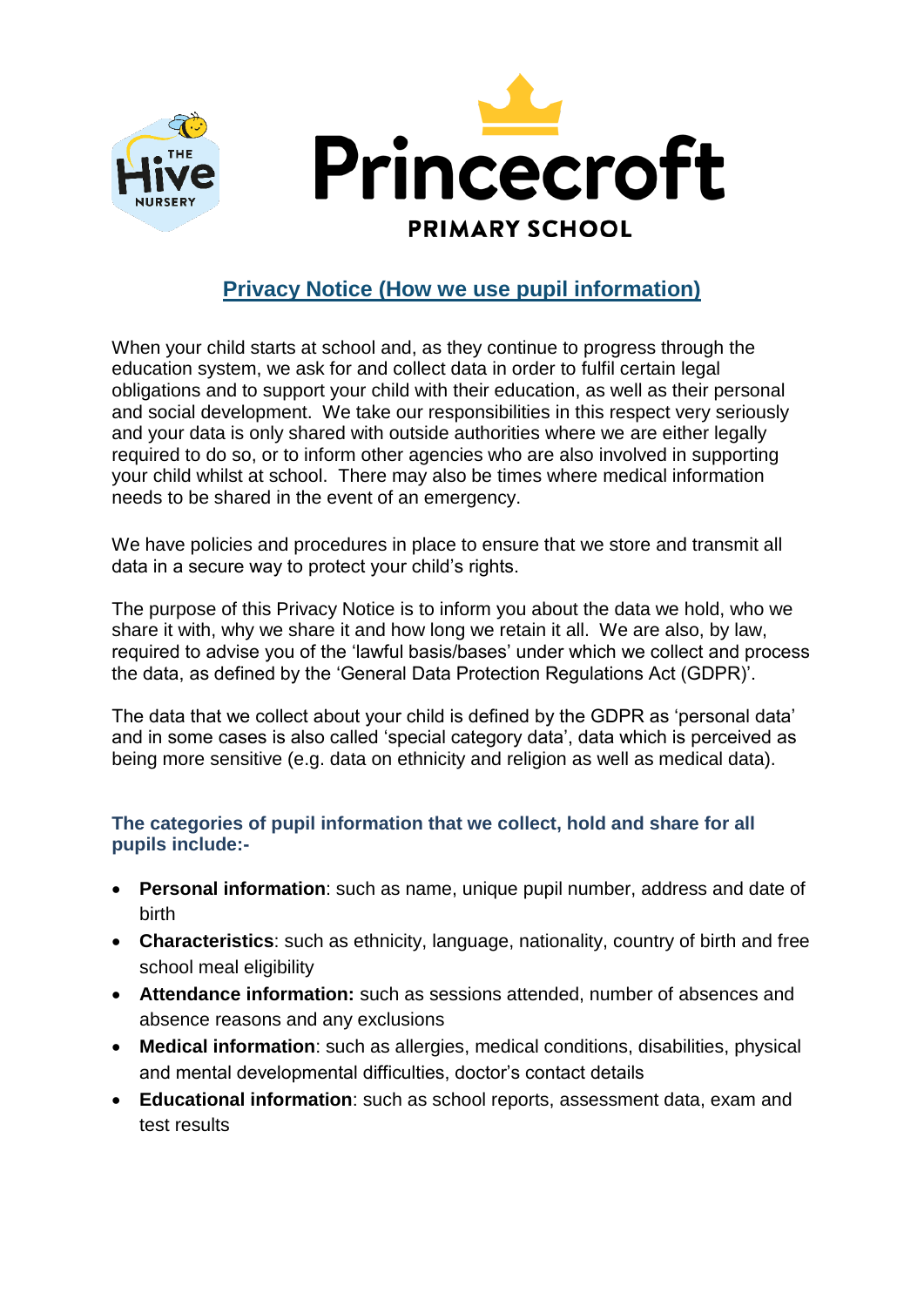## **For some children we will also collect, hold and share data which includes:**

- **Educational information**: such as information on their Special Educational Needs , reports and support provided by external agencies and 'Educational Health Care Plans'
- **Data on behaviour**: such as data on any exclusion and/or records of any major breaches of school policy
- **Date on Safeguarding**: such as concern sheets and Child Protection Plans

#### **Why we collect and use this information**

We use the pupil data:

- to support pupil learning
- to monitor and report on pupil progress
- to provide appropriate pastoral care
- to assess the quality of our services
- to comply with the law regarding data sharing
- to support the work of other external organisations involved in the support of your child

## **In addition, throughout the school year we also take photograph and videos of pupils which are used:**

- for displays around the school
- within our school prospectus and on our school website
- reports for sporting events, school plays or other purposes within school publications and the general media

We collect and use personal data in order to meet legal requirements as set out in the GDPR and UK law. Most commonly we use it under Article 6 of the GDPR:

- Article 6(c) To comply with a legal obligation
- Article 6(e) Carry out a task in the public interest
- Article 6(d) In the case of an emergency where your child might be in need of medical help and we are unable to contact you, which is defined as their 'vital interest'.

We collect and use 'special categories of personal data' under the following 'lawful bases' as defined within the GDPR: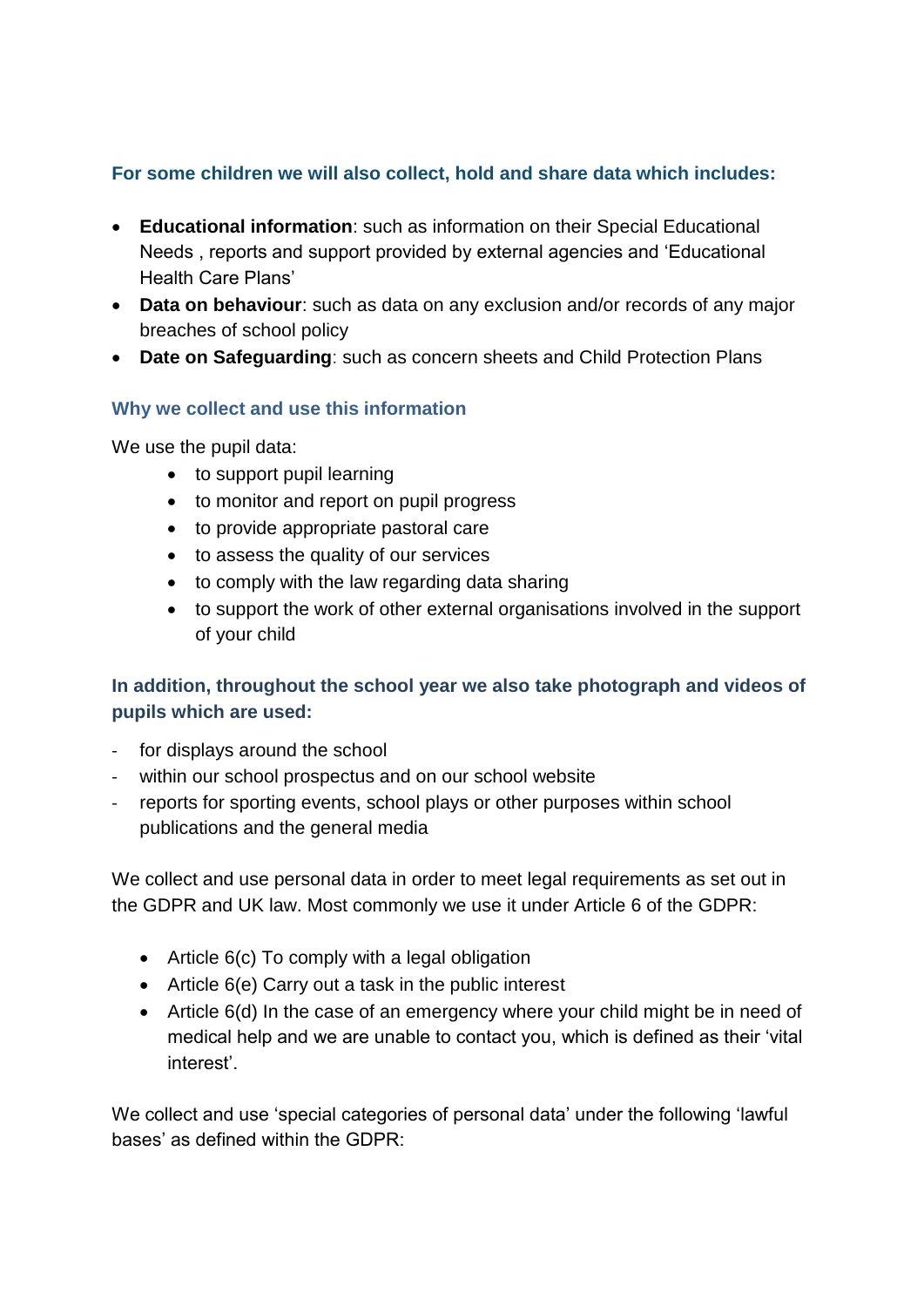- Article 9(2)(a): where you have understood the reason for us requesting the data and have given your consent to us doing so for the purpose specified
- Article 9(2)(b): where processing is necessary for the purposes of carrying out the obligations in the area of social protection law
- Article 9(2)(c): that processing is necessary to protect the vital interests of your child or of another person where you or your child are physically or legally unable to give consent.
- Article (9g) Substantial Public Interest

For the taking and use of photographs and/or videos or pupils our lawful basis as defined within the GDPR is 'consent'. We will write to you when your child starts at our school to ask for your consent and provide you with more detail.

## **Collecting pupil information:**

Whilst the majority of pupil information you provide to us is mandatory, some of it is provided to us on a voluntary basis. In order to comply with the General Data Protection Regulation, we will inform you whether you are required to provide certain pupil information to us or if you have a choice in this.

#### **Storing pupil data**

We hold the majority of pupil data for the time that your child remains at our school. When the transfer to another primary school and/or on to a secondary school, their data is also transferred.

Their final school will hold the majority of pupil data (contained within their individual pupil files) until they reach the age of 25. Some data is held for a shorter period of time and is thereafter destroyed.

#### **Why we share pupil information**

We do not share information about our pupils with anyone without consent unless the law and our policies allow us to do so.

We share pupils' data with the Department for Education (DfE) on a statutory basis. This data sharing underpins school funding and educational attainment policy and monitoring.

We are required to share information about our pupils with our local authority (LA) and the Department for Education (DfE) under section 3 of The Education (Information About Individual Pupils) (England) Regulations 2013.

In addition, if your child joins our school from another school, their individual pupil files will be transferred with them and similarly, when your child leaves our school to attend another school (either primary or secondary) their individual pupil files will be transferred with them, including information regarding any special educational needs they might have, contact with external agencies and/or child protection files.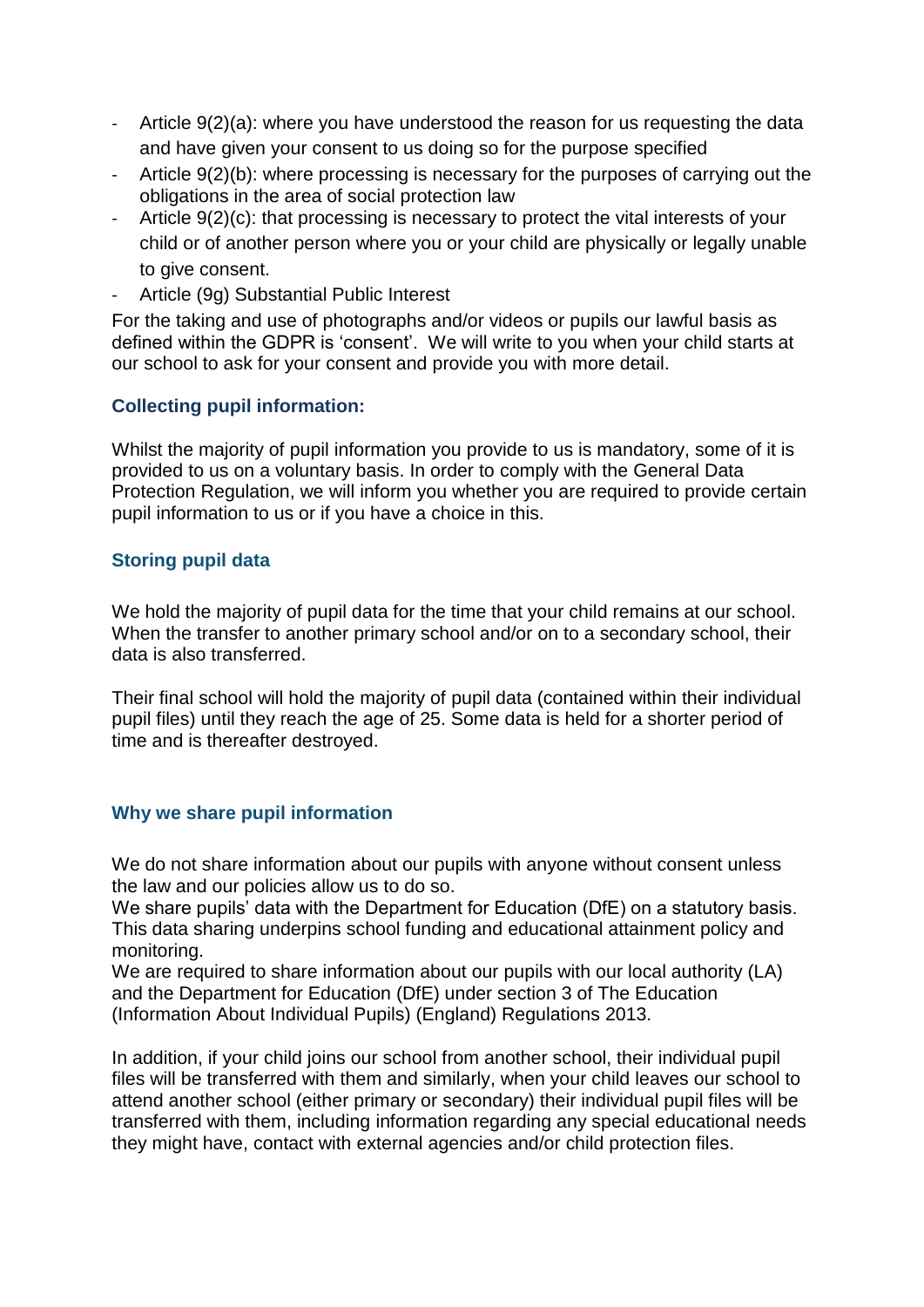#### **Data collection requirements:**

To find out more about the data collection requirements placed on us by the Department for Education (for example; via the school census) go to [https://www.gov.uk/education/data-collection-and-censuses-for-schools.](https://www.gov.uk/education/data-collection-and-censuses-for-schools)

For more information about services for young people, please visit our local authority website.

The NPD is owned and managed by the Department for Education and contains information about pupils in schools in England. It provides invaluable evidence on educational performance to inform independent research, as well as studies commissioned by the Department. It is held in electronic format for statistical purposes. This information is securely collected from a range of sources including schools, local authorities and awarding bodies.

We are required by law, to provide information about our pupils to the DfE as part of statutory data collections such as the school census and early years' census. Some of this information is then stored in the NPD. The law that allows this is the Education (Information About Individual Pupils) (England) Regulations 2013.

To find out more about the NPD, go to

[https://www.gov.uk/government/publications/national-pupil-database-user-guide-and](https://www.gov.uk/government/publications/national-pupil-database-user-guide-and-supporting-information)[supporting-information.](https://www.gov.uk/government/publications/national-pupil-database-user-guide-and-supporting-information)

#### **The National Computer Database**

The department may share information about our pupils from the NPD with third parties who promote the education or well-being of children in England by:

- conducting research or analysis
- producing statistics
- providing information, advice or guidance

The Department has robust processes in place to ensure the confidentiality of our data is maintained and there are stringent controls in place regarding access and use of the data. Decisions on whether DfE releases data to third parties are subject to a strict approval process and based on a detailed assessment of:

- who is requesting the data
- the purpose for which it is required
- the level and sensitivity of data requested: and
- the arrangements in place to store and handle the data

To be granted access to pupil information, organisations must comply with strict terms and conditions covering the confidentiality and handling of the data, security arrangements and retention and use of the data.

For more information about the department's data sharing process, please visit: <https://www.gov.uk/data-protection-how-we-collect-and-share-research-data> For information about which organisations the department has provided pupil information, (and for which project), please visit the following website: